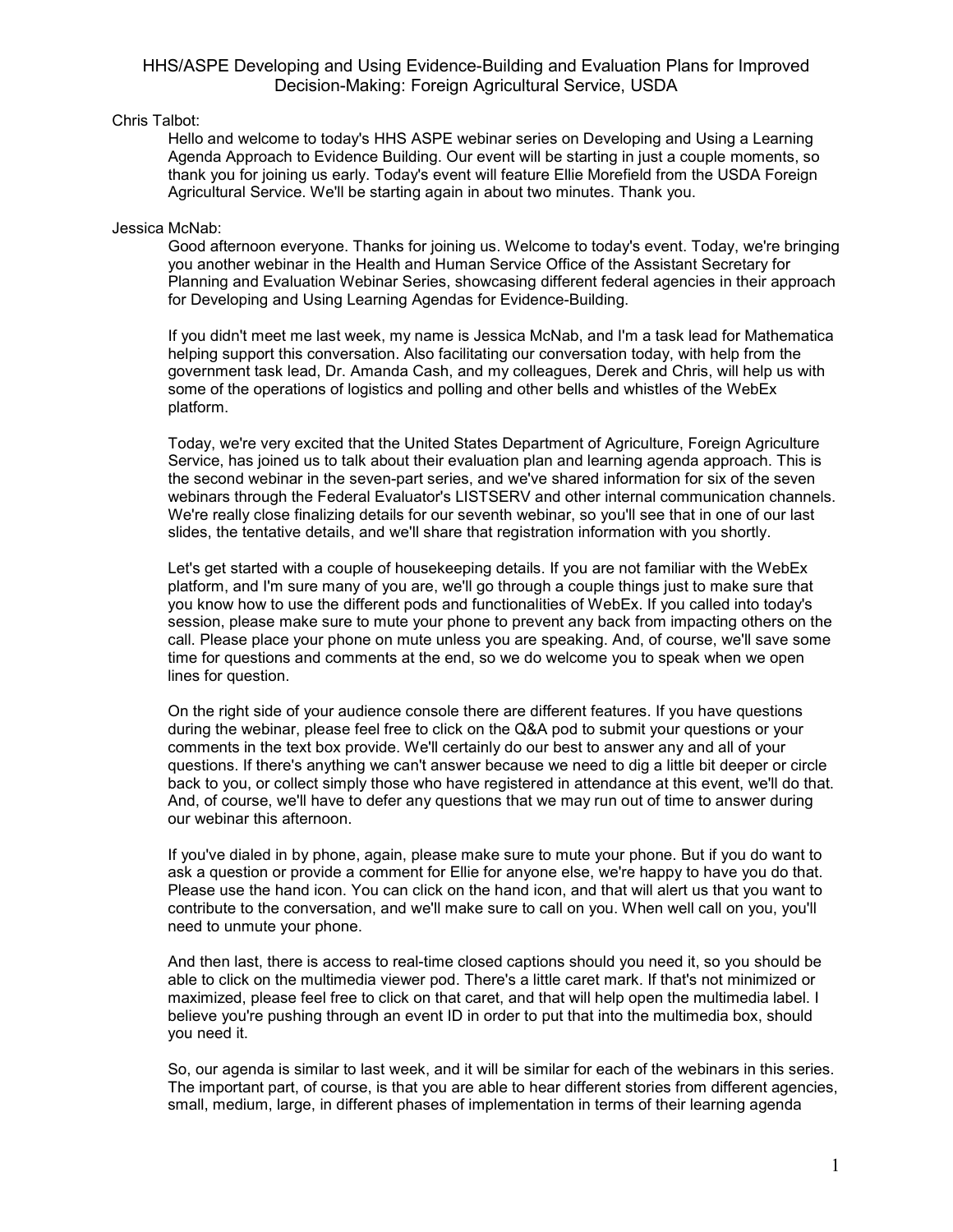approach. So, this afternoon, and similar to last week, and our upcoming webinars, we'll go through a couple of these introductory slides. I'll hand off to Amanda so she can work you through, again, the impetus for the project and the webinar series, as well as a few other activities, and she'll also provide a bit of a recap of our first event with the National Institutes of Health last week. We'll save some time for Q&A and we'll wrap with some final details.

So, as mentioned, I'm Jessica McNab. I am a task lead from Mathematica, and I'm happy to be on today's webinar with you. I support a lot of different activity at Mathematica, but most specifically, curriculum development and different shared learning opportunities for technical assistance projects, often focused on quality improvement and delivery system reform. I previously worked on the Star Fund with improvement specialists in the Managed Care System, but also supported technical assistance projects at American Hospital stations for some time.

Dr. Amanda Cash, as I mentioned, is our government task lead. She's the acting director for the Division of Data Policy at ASPE. And Amanda's portfolio includes research and evaluation methodologies appropriate for complex federal programs. She also co-leads the Federal Task Force for Combating Antibiotic Resistant Bacteria. Her office is coordinating implementation and leading the Title 1 or the Evidence Act, which is really why we're here today.

We are also very excited to welcome Eleanor or Ellie Morefield, who is the evaluator and team lead for USDA for the Foreign Agricultural Service. Ellie serves on the Monitoring and Evaluation Staff Team for the USDA Foreign Agricultural Service in the Office of Capacity Building and Development. In this role, she provides monitoring and evaluation and technical assistance to three of the USDA's International Food Assistance Programs; the McGovern-Dole Food for Education and Child Nutrition, Local and Regional Procurement, and Food for Progress.

So, with that, Amanda, I'm going to hand off to you just to recap the series and talk a bit about what NIH brought to the table last week. Amanda.

### Amanda Cash:

Thanks, Jess. I'd like to start off by saying that the Office of the Assistance Secretary for Planning and Evaluation within HHS is the policy advisor to the secretary for the department. ASPE, our office, is leading the implementation of the Evidence Act, which you mentioned, with a particular focus on Title 1, and we are conducting these webinars so federal staff at HHS can learn more about evidence-building plans or learning agendas, but also others as well. We welcome your questions and participation as we move through this series.

The objectives of this series is to really dig into learning agendas and evidence-building plans and to have speakers discuss their organization's stage of implementation of evidence-building approaches, prophesies to build evidence building approaches and how these processes were implemented, barriers faced when developing and implementing these plans, and strategies to address those barriers, as well as the impact of evidence-based planning on evaluation, organizational decision-making and program effectiveness and any lessons learned.

As Jess mentioned, last week, we had the National Institutes of Health as our primary -- well not our primary, but our first webinar in the series, and they shared their approaches us with, Dr. Marina Volkov and Dr. Ajay Vatave noted that they are in the process of implementing their learning agenda and discussed six steps that they've embedded into their approach, and they also shared their next steps. We will be notifying you once you can access that presentation and the recording. And I think I'm going to turn it back over to your Jess, for our first poll.

### Jessica McNab:

Yeah. Thanks, Amanda. So, again, if you joined us for the first webinar, we would like to request a little initial data just to see who's on the line with us. It's always important. I think it helps gear the conversation. We might queue up some of the questions that you have for Ellie this afternoon. So, with that, I'm going to queue up Derek and Chris to push our first poll, which will really gauge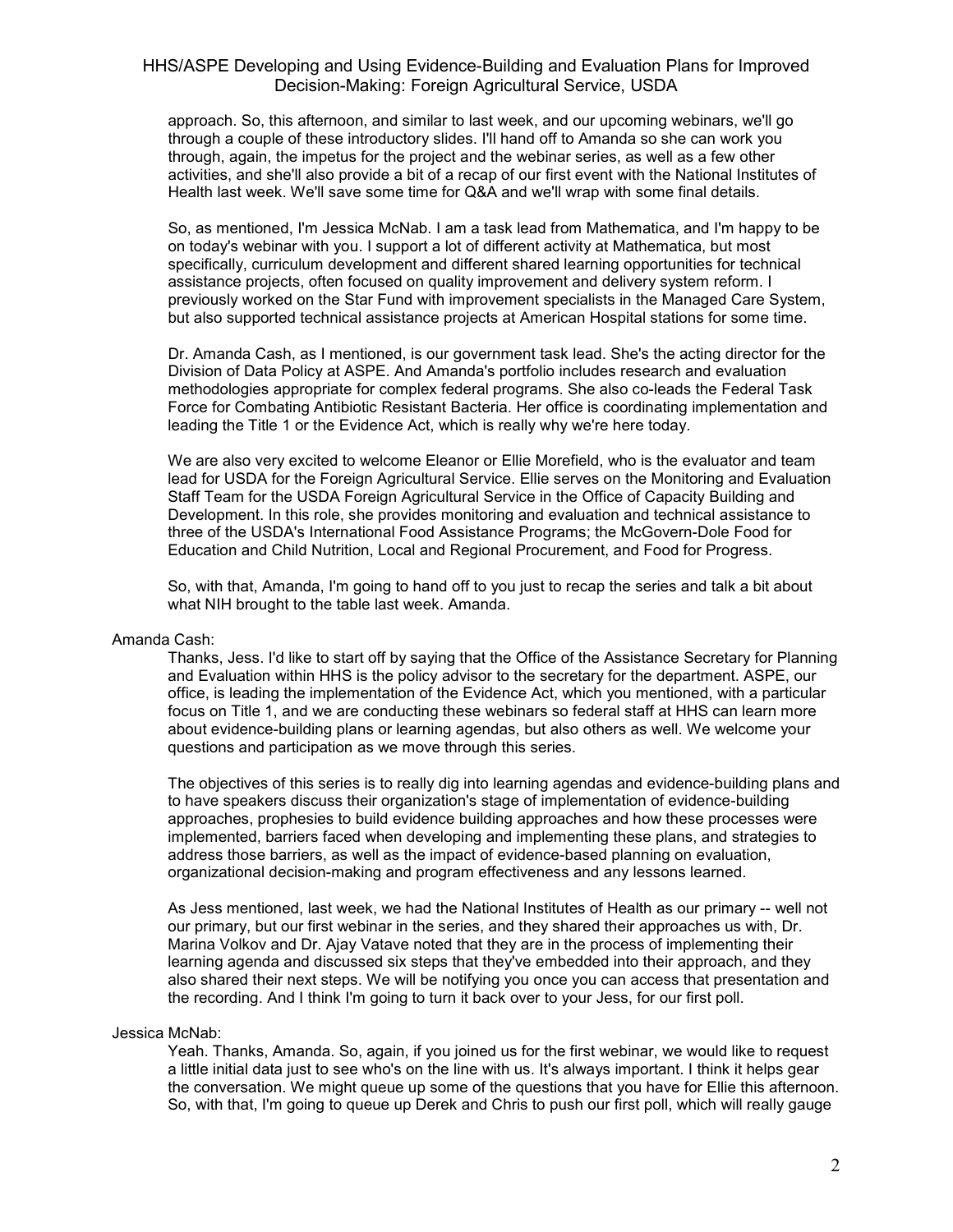what are your learning interests for this afternoon's webinar. So, Chris, Derek, can you please poll 1.

### Okay. Thanks.

Perfect. Thanks Derek. So, at what stage is your agency implementing alerting agendas to evidence-building? So, you'll select one stage. Are you A, implementing an operational; B, fully implemented; C, in the process of implementing; D, planning to implement; or, E, feel free to chat in if none of those stages represent where you are in terms of implementing a learning agenda for evidence-building? And I'll give you just a few seconds here to select your response, and then we'll push those results so you can see them.

### Chris Talbot:

Jess, we are getting great response to this poll. The vast majority people on the call today are actually planning to implement at this point. 61 percent of our response is coming in at that identification level. But there are people at all ends of the spectrum as far as where they are with either in the planning stage or all the way through fully implemented and operational.

### Jessica McNab:

Uh-huh. Great. Thanks, Chris. That's really helpful. And so, the results from our first poll, I think, certainly folks are across the board. A few folks are fully implemented and operational, which makes sense. That's one of the reasons or the instances of this webinar series and the summary report, if you hear from others that might just be in the start of their process or might be a little bit further fleshed out in terms of implementing or operationalizing, certainly across the board. It's good to hear that folks are in a planning stage. Again, you may have joined us last week. This might be the first webinar for you. You may suggest to others colleagues from your agency join our additional webinars, but that certainly gives us a good sense of who is on the line. So, Derek, why don't we close that poll and open our second poll.

### Okay, here we go.

Great. Thanks, Derek. So, the second poll is, again, from last week. What are you most interested in learning in this webinar series, specifically this afternoon with Ellie? Again, this is a nice context for her before she jumps into our conversation. So, are you most interested in hearing how agencies are fully implemented learning agendas or what nor process is, how agencies actually structure their approach, the barriers and strategies that they use, what or how agencies have learned from implementing learning agendas, or other? Feel free to chat in additional responses if we haven't captured that there for you, and, again, I'll give us a few seconds. If you want to answer that poll, that would be great.

### Chris Talbot:

And, Jess, it does look like we've got about 70 percent of our audience responding today that they are interested in seeing how agencies have structured their approach and processes to implement learning strategies.

### Jessica McNab:

Okay.

### Chris Talbot:

But we also have about a third of our audience that are interested in the barriers that people have experienced and how the different strategies they have used to overcome them, as well as how and what agencies have learned in their implementation of learning agendas.

### Jessica McNab:

Okay, great, that's helpful Chris. I think that's likely similar to the results that we saw from webinar one, which also, I think, validates the approach that we've used for these webinars. Ellie will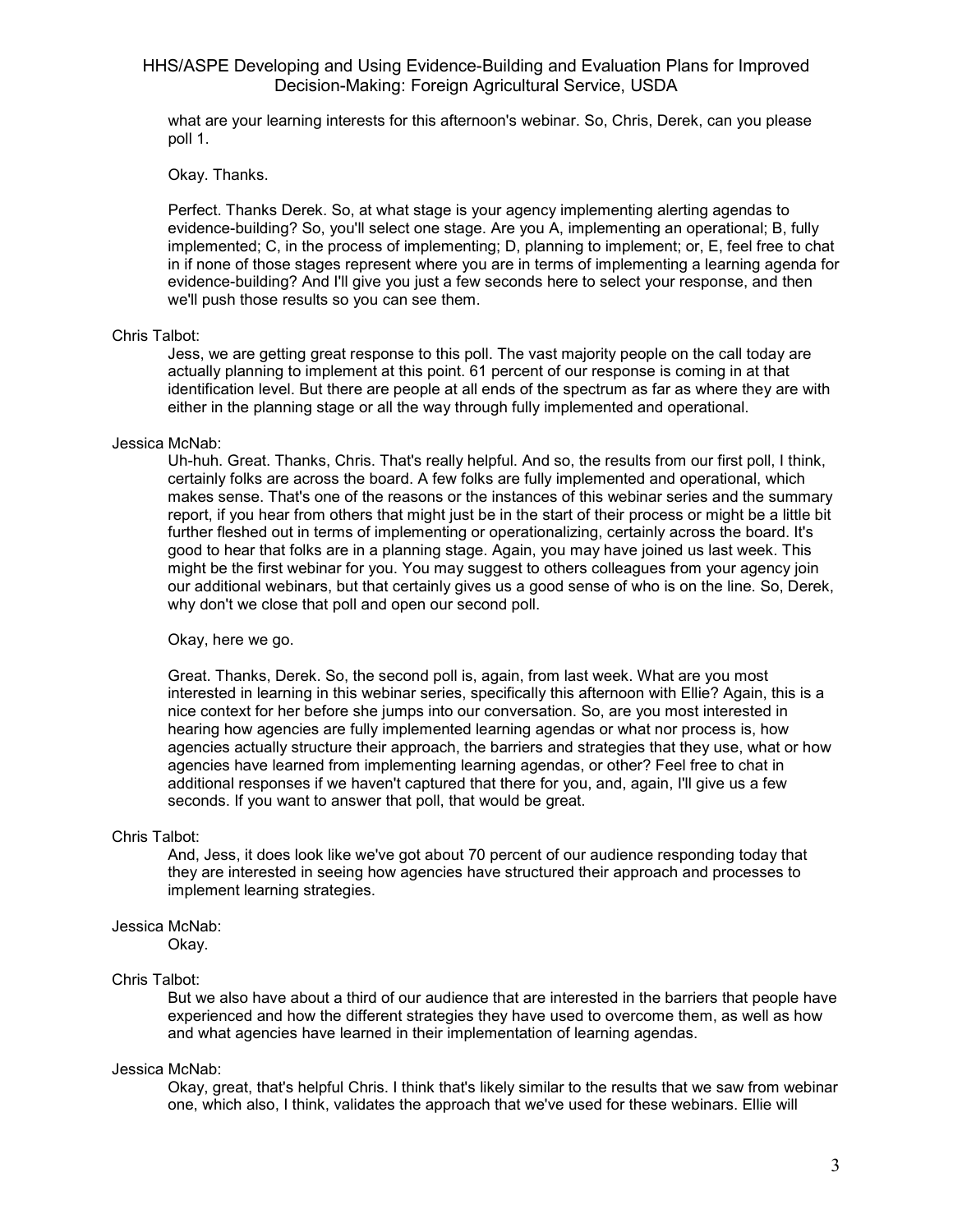spend most of her time really talking about the approach and the structure, and she'll spend, I think, a good deal of time talking about barriers as well. So, we hope that that meets some of the needs on the poll. Thank you.

So, with that, I'm going to pop back to our slides here, and, again, we're really excited that Ellie has joined us this afternoon. Ellie has been a pleasure to work with so far, and we're excited that she can bring you the USDA's approach.

Just a reminder that we'll save some time for questions at the end. But if you do have questions that come up throughout Ellie's communication, feel free now just to chat them in, raise your hand. That way we can flag you or we can reiterate what your questions are to Ellie once we get to the Q&A questions. So, now, I'll hand off to you, Ellie.

### Ellie Morefield:

Thank you so much, Jessica and Chris, and thanks to Amanda and ASPE and colleagues for this great opportunity. We really appreciate it at USDA. This is a great chance for us to share our experience with developing the two learning agendas that I'll be talking about today that align with our two international food assistance programs. So, we really appreciate this. I'll be able to talk about, you know what we did, what we learned from our own experience, the challenges we faced, how we overcame them or still are working to overcome them, and it's just really nice to connect with this community of fellow federal employees, you know, and maybe people from the public who are working in monitoring evaluation or research and data and who are engaging, really, with the Evidence Act guidance and requirements, as we are. So, really appreciate it overall.

Let me do, by way of a brief overview, of what I'll talk about. Our learning agendas were finalized in 2016, so we're in that stage of operationalizing the learning agendas, the stage you'll see in a later slide. What I share today, as Jessica mentioned, will largely focus on the process we went through to develop the learning agendas, and the hope there is that that helps others who are in that stage of considering developing or beginning to develop a learning agenda to comply with or align with the Evidence Act.

Let me also just acknowledge up front, by way of framing, that our learning agendas were, of course, developed several years ago now, so before the Evidence Act was passed, and they exist at the program level, specifically reflecting our two food assistance programs, so we're, in a way, in the same position as many of you are. We're considering what the Evidence Act recently passed means for us, whether we're potentially develop another learning agenda or some type of evidence-generating plan ourselves, potentially as an agency or sub-agency level for example. We would likely follow some of the same stuff we learned in the past. We can learn from our own experience and our own challenges, and so, again, I hope that going through some of those steps, some of our process provides good food for thought for others.

Here's just a little bit of background about my office and the food assistance programs that I'll be talking about. I work for, as Jessica mentioned, the Foreign Agricultural service within USDA, and I'm Office of Capacity Building and Development, in a branch called Monitoring and Evaluation Staff. And so, my small team's main role is to support monitoring and evaluation of various capacity-building activities. I specifically focus on our food assistance programs.

These programs provide U.S. agricultural commodities to millions of people around the world. They're international programs. We do direct donations and concessional programs. And these programs combined with trade capacity-building efforts support long-term economic development help countries make the transition from food-aid recipient to commercial buyer. So, in terms of our position in USDA, that's their tie into the broader trade facilitation and export-enhancing work of the foreign ag service and, ultimately, of USDA. Next slide. Thanks.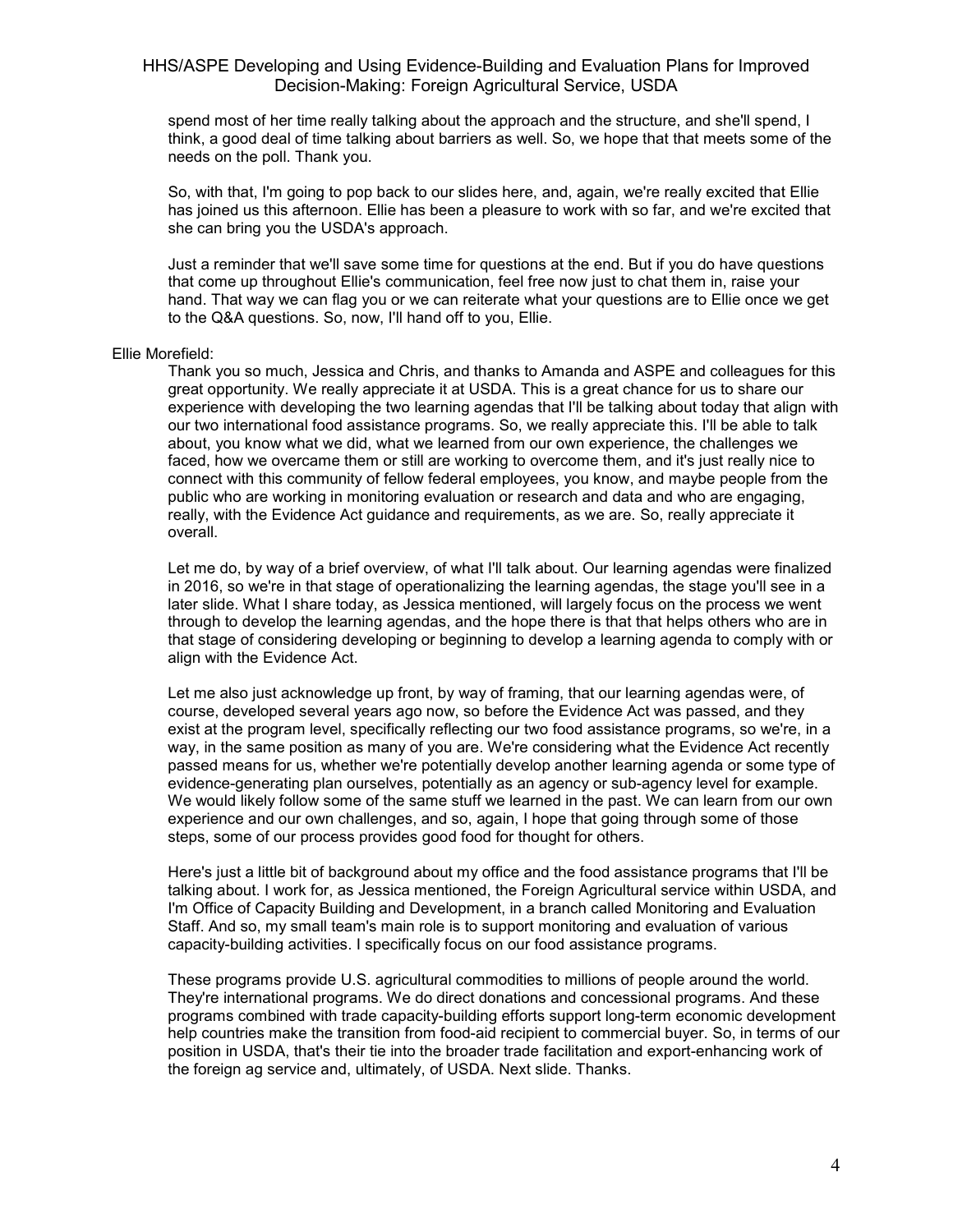And so, the food assistance programs that we developed learning agendas for are the McGovern-Dole Food for Education and Child Nutrition Program and Food for Progress. And, again, in terms of my role, my team's role, we do provide technical assistance to those programs, so we help essentially support the monitoring and evaluation system for those programs. We have standard indicators. We have monitoring evaluation policy. Our programs carry out evaluations that do help generate evidence on the project level of their impact, and the outcomes outputs as well. And so, my team is involved in the many aspects of the project implemented under those programs.

Just a few notes about each program. Food for Progress has two objectives. The Food for Progress Project improves agricultural productivity and expand trade of agricultural products, so they work with farmers and businesses to develop associations and cooperatives, project expand or improve processing capacity. They develop businesses related to agricultural inputs and outputs.

McGovern-Dole is a program that helps support education, child development, and food security in low-income food deficit countries by providing for the donation of U.S. agricultural commodities, as well as financial and technical assistance to support school feeding and maternal and child nutrition activities. So, the key objectives of that program, of the McGovern-Dole program, are to reduce hunger and to improve literacy in primary education, especially for girls. The project provides school meals, but also a number of education quality-enhancing activities, such as training and related support, and so the project seeks full enrollment, and, ultimately, the goal is to booth boost academic performance.

Here on the slide you seed a map of where those projects are operating around the world. That was updated relatively recently, about six months. To give you a sense of the scale, there are about 90 active food-aid projects ongoing right now under both of those programs, so under Food for Progress and McGovern-Dole. Next slide.

So, getting right into the learning agendas then, here's kind of our definition, our understanding of a learning agenda, which I think is important to establish, because different agencies might have a slightly different definition of learning agenda or different use of application of their learning agenda.

We define the learning agenda as a set of unanswered research questions. These answers will strengthen our USDA programs and contribute to a broader knowledge base for all actors in similar programs or doing similar projects. Our learning agenda is a tool that identifies evidence gaps, and it can support the programs' ability to use rigorous evidence.

Why did we decide to do these learning agendas? So, we needed a strategic tool ourselves to help prioritize limited evaluation or research funds, and, hopefully, that resonates with some of the line; right? That's needed in a lot of agencies. So, we do have, you know, limited funds. They're available. But we need to know what's really the most important investment we can make to generate key evidence that will actually improve these programs.

It bears emphasizing, again, kind of what a learning agenda was for us. So, at the time our learning agendas were finalized in 2016, they do represent the gaps in rigorous publicly available evidence that we wanted to fill in order to strengthen our programs and similar programs. So every question in the learning agenda, in each learning agenda I should say, is what was at the time, an unanswered question; right, or it wasn't fully answered in a rigorous way, in a strong way, with a good body of evidence, and we identified those questions as the ones we wanted to answer in order to, again, strengthen our programs and similar programs, even by other actors.

Let identify right up front a couple of key challenges we face in creating new key learning agendas, because they kind of flow from that definition. One key challenge I'll talk a little bit more about, it was helping users and other stakeholders understand that the learning agenda for us, that product, was just a set of questions that need to be answered in the future. The answers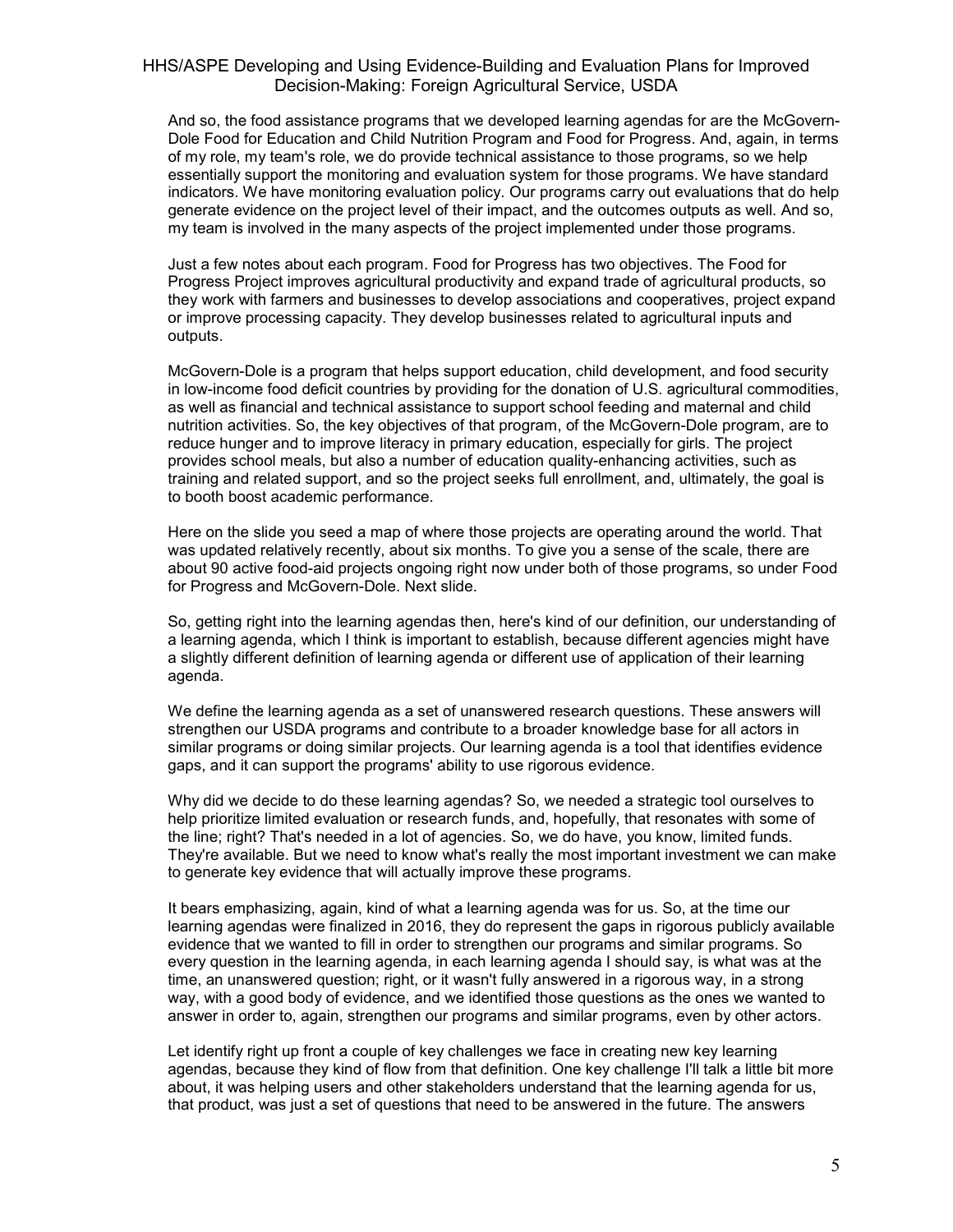aren't there yet, so they're just a set of questions identifying those evidence gaps. And so, you know, internally I would say it wasn't a real uphill battle convincing people of the importance of identifying those questions, luckily. We did have a lot of leadership support. But, in general, you know, making sure that stakeholders understand the importance of that sort of first step; right, of just identifying the questions that need answering, in strategic and useful research, that was a little bit of a challenge, not internally, but in general, in working with working agendas. Let's move to the next slide. Thanks.

So, here are the actual steps we went through in developing our two learning agendas, the one for the Food for Progress Program and the one for the McGovern-Dole Program. And, first, a little bit of really kind of the nitty-gritty of the process, again, which I hope is helpful to those who are about to embark on this or are in the first stages. What we did at USDA was we hired contractors to facilitate the process of developing these learning agendas. So, we didn't do them internally, you know, with our full-time staff, but we did hire contractors to facilitate the process, and we can say who they are. Many of you may be familiar with the firms. QED did one of our learning agendas, facilitated the development of one, and Social Impact, another evaluation firm, facilitated the development of the other learning agenda. And, you know, that was a bidding process. For those unfamiliar, those are two of the many, you know, high-quality evaluation firms who may be available to help with this process in the D.C. area.

There were some pros and cons to having two different firms help us develop learning agendas in parallel. They were developed at nearly the same time. So, I'll just mention a couple of those, again, for those kind of embarking on this process yourselves.

An example of what I would call one of the pros was that, as our team and stakeholders within each of those teams within the USDA worked with those contractors to develop these parallel learning agendas, kind of learn from one experience and apply it to the other, you know, if one is slightly ahead of the other or was approaching the develop of the learning agenda in a slightly different order. They were very similar, the way they developed both the agenda but there were minor adjustments. For, example, after a workshop, where one program's learning agenda, you know, was helpful to us to be able to identify what worked well, what didn't work so well in the facilitation of that workshop and be able to apply those learnings to the other contractor, then facilitating a workshop to develop the other program's learning agenda.

I will just mention, again, kind of on the practical side that a con was it was certainly quite a bit of work on our part, so internally managing, you know, developing two different agendas with two different facilitators, you know, meant there was no efficiency gained in discussing, you know, our goals and, you know, our programs in ways, and what we could get out of the learning process since we did repeat on that, you know, entire process with each group. So, a couple of things to think about.

There were quite a few steps we went through in developing the learning agendas, which I'll now walk through.

Chris Talbot: Ellie.

### Ellie Morefield:

Yes.

Chris Talbot:

I'm sorry. We're having a little bit of distortion on your telephone line right now. I don't know if you have it on speaker mode, if you might be able to try taking it off that mode and seeing if that clears it up.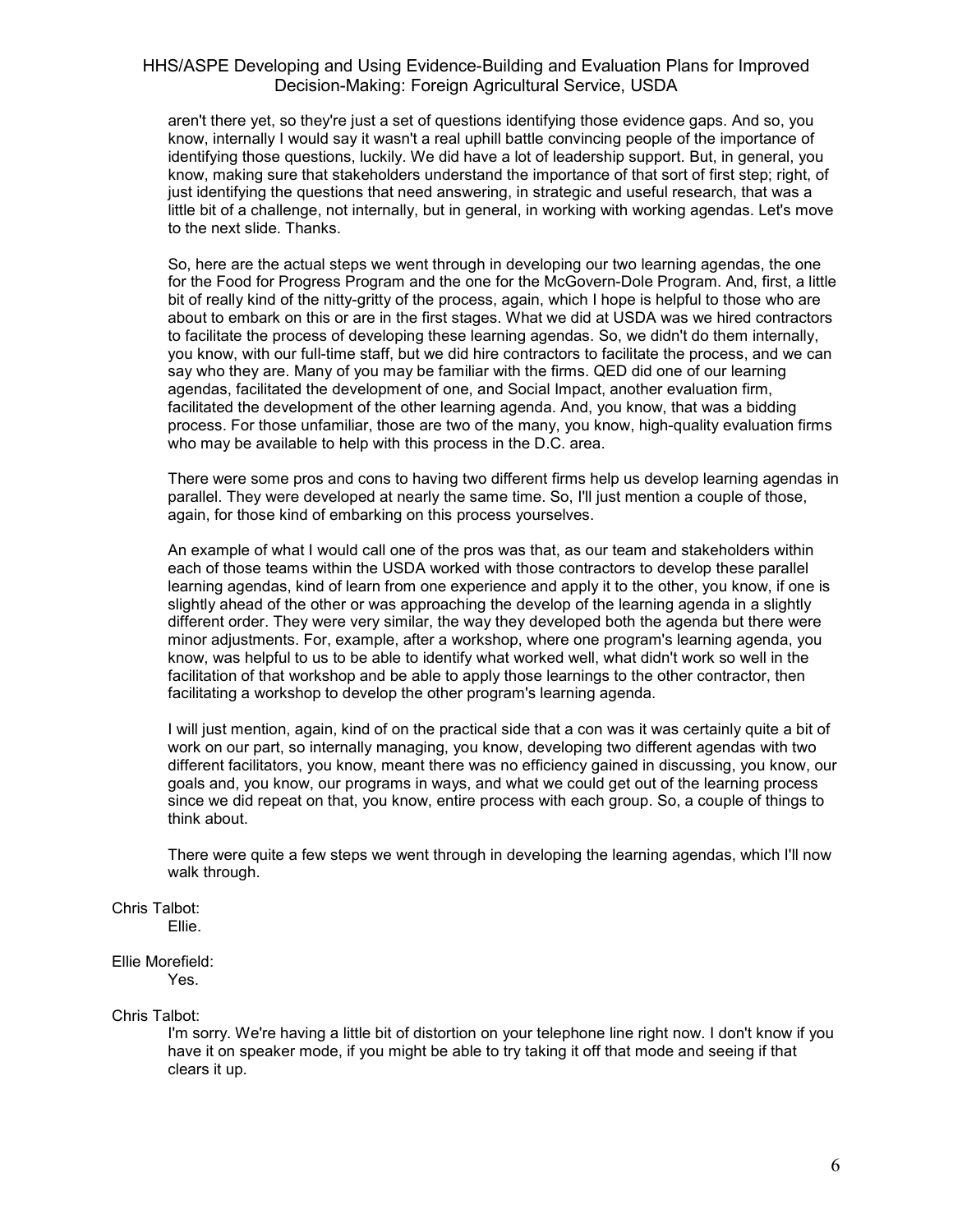## Ellie Morefield:

I'm sorry. It's not on speaker mode. Let me sit still and maybe slow down a little bit. How is it right now? Can you hear me okay?

### Chris Talbot:

It still has a little bit of digitized sound in the background. I may have to have you try hanging up very briefly and then dialing back into the line.

### Ellie Morefield:

Sure. I'd be happy to do that, yeah. I'm hearing just a little distortion on your voice too. But let me try that. I will dial right back in. Thanks.

### Chris Talbot:

For everybody else on the line, I do apologize for the delay as we're dealing with these technical issues. We hope to have Ellie back on the line very shortly. Okay, Ellie, I believe you're back on our phone line.

### Ellie Morefield:

I'm back. How does this sound? Is it any better for you?

### Chris Talbot:

It's sounding very good for right now.

### Ellie Morefield:

Thank you. Okay. Thanks. Sorry about that, all. Okay, just yeah, please feel free to let me know if it happens again.

All right, to continue, then, with the development of our learning agendas, one more note on this slide was that USDA, me team and our other stakeholders, did actively manage the process, so while we did hire contractors to facilitate the development of the learning agendas, a lot of input was required, really, on every step, so it was really a collaborative effort between the contractors and the USDA. It took over a year to develop these two learning agendas. Next slide.

So, our first step was the combination of different types of research and systematic reviews to support the learning agenda. QED and Social Impact did desk reviews, of course, of our programmatic and background materials, of evaluations, of our ongoing food-day projects. They also did something called "intervention mapping," which was an interesting bit of research, of original research by the contractors where they took our intervention by actual projects over the last five years, so during a set time window, and kind of compared what projects were actually doing to our theory of change and to, you know, the activities we expected under our programmatic guidelines, and so it would reflect back to us what types of activities and in what proportions actual projects were focusing.

And the systematic reviews that were done for each of the learning agendas were extremely useful to us, so each facilitator, after USDA, identified of topics of interest. They conducted literature reviews on the topics using three IE standards. For anyone familiar, International Initiative for Impact Evaluation standards, and for the Food for Progress Project; for example, those systematic reviews focused on roads, on ICT, and on cooperatives. So, again those were teams identified by USDA that we wanted to sum up the existing evidence on as a step towards identifying these evidence gaps. In the McGovern-Dole program, those systematic reviews are on school feeding, health intervention, and nutrition. Next slide.

So, after the depth research and the systematic reviews were compiled, we were ready for roundtables. QED and SI and USDA develop an agenda and content for roundtables of subject matter experts. So, these were researchers, academics and policymakers who would provide input that would help shape the first draft of the learning agenda. So, in a way, you could see it as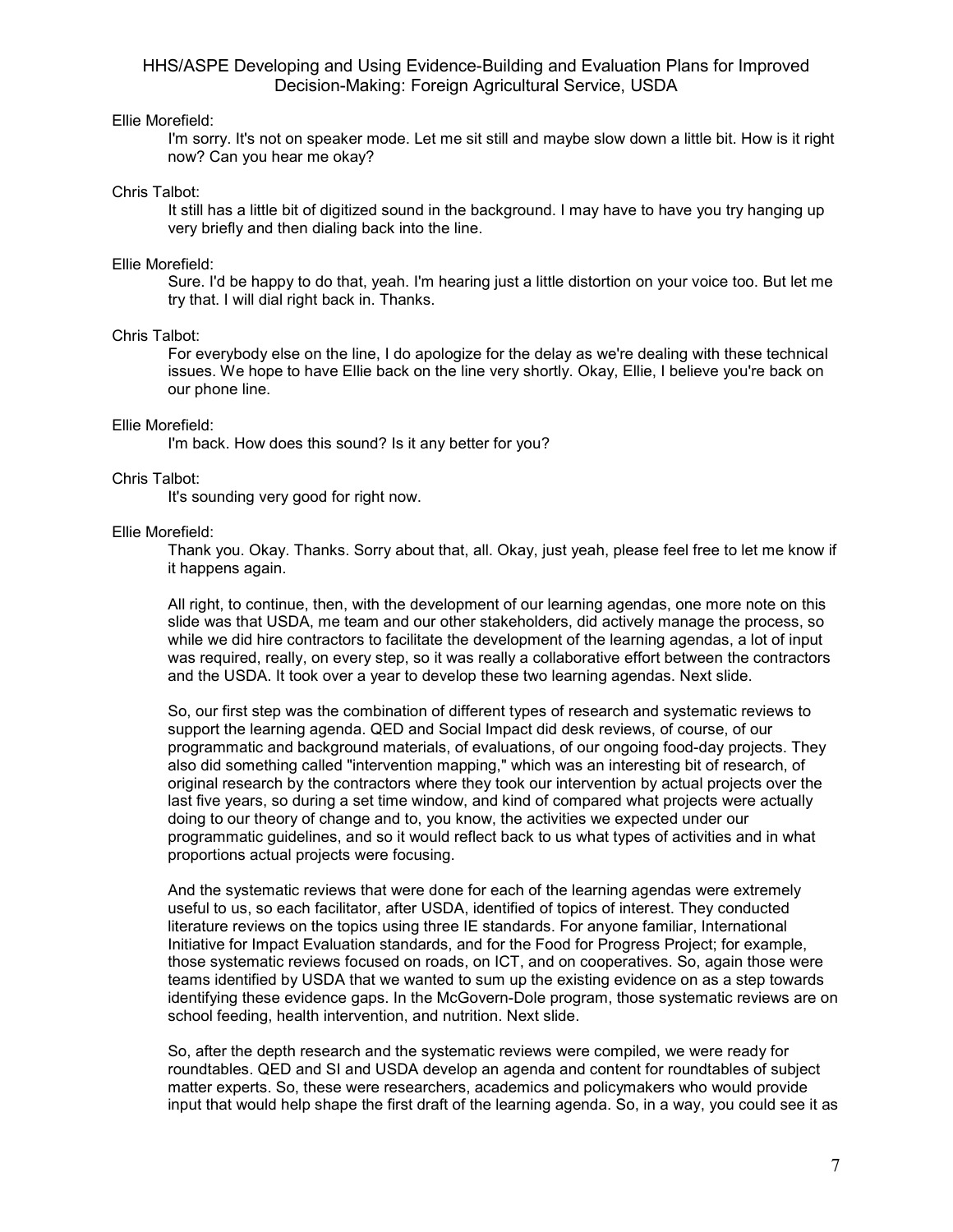a combination of, you know, depth research, existing research, and real live input from experts; right?

For Food for Progress, the roundtables included subject matter experts from various USDA offices, because our agency does have a lot of depth in agricultural and trade areas, you know, relevant to the Food for Progress program, and there were also external researchers, university professor, et cetera, who we identified as SMEs and invited to the round table.

For McGovern and Dole, many of the participants were outside of USDA, and, for example, they included experts from the Global Child Nutrition Program, from the World Food Program, from Tufts University and U.S. Aid, as well as others. So, those roundtables were convened. We discussed the learning agenda, evidence that exists, you know, the results of our systematic reviews, et cetera, and what gaps were in the field, in general, which would reflect our programs, but, again, would also be useful to other actors working in similar areas. Next slide.

So, those two key inputs led to the first draft of the learning agenda, the depth research and the kind of live expert input. We reviewed that first draft, circulated it among the stakeholders, and among the experts who had provided input, and so we have a draft ready for the remaining steps. That draft was produced pretty shortly after the roundtable, and the roundtable participants, again, those experts, were able to reflect on whether their input had been captured appropriately and any gaps that we hadn't captured. Next slide.

So, next in the development of both learning agendas came the workshop. Different from the roundtables in two ways; because of the participants and because they had, now, a draft learning agenda to react to respond and reflect on. So, these workshops included key practitioners and program stakeholders. Many of the participants were implementing active food-aid projects in our programs. So, they were great participants to be able to kind of ground truth the draft learning agenda questions for us; right, to really help us think through, were the answers to these questions benefit us all in ongoing improvement of our projects and of the broader program.

So, as an example there on the slide you see kind of how we facilitated reflection on that draft learning agenda. We asked people, actual practitioners, those implementing projects, do these questions adequately address evidence gaps, do they inform your program or project implementation, and are they really relevant, in the case of McGovern-Dole, to school feeding or, of course, to agricultural trade for Food for Progress? The McGovern-Dole implementers workshop was in early 2016, and the Food for Progress workshop was in May, a few months later, of 2016.

Notice that we also a field visit for Food for Progress, so there were just a few differences between how each learning agenda was developed. To develop the Food for Progress learning agenda, social impact did visit the Rural Active Food for Progress project ongoing at that time in Nicaragua, Senegal, and Mozambique. Next slide.

Okay. And so, with those inputs previously discussed, we then had a final draft of the learning agenda. We did do a webinar, inviting all of our stakeholders, the practitioners, but also, again, the experts who had all, you know, directly participated in shaping the agenda to review it with us and, again, reflect on what we still might be missing, you know, what we had captured and whether it was, you know, really critical or needed some tweaks before finalizing it. Next slide.

All right. And so now we have the learning agenda, the two learning agendas developed already, but this very last step, I think, deserves a little time, because this has been a very important part of the process for us. Our facilitators, our contractors, created evaluation plans to complement each of the learning agendas, so each learning agenda itself has quite a few questions. It's nearly 40 questions for each, but that's a lot of questions, and the evaluation plan is really an internal document for USDA that helps us operationalize the learning agenda. It prioritizes a subset of the learning agenda questions and suggests research and evaluation designs that would help answer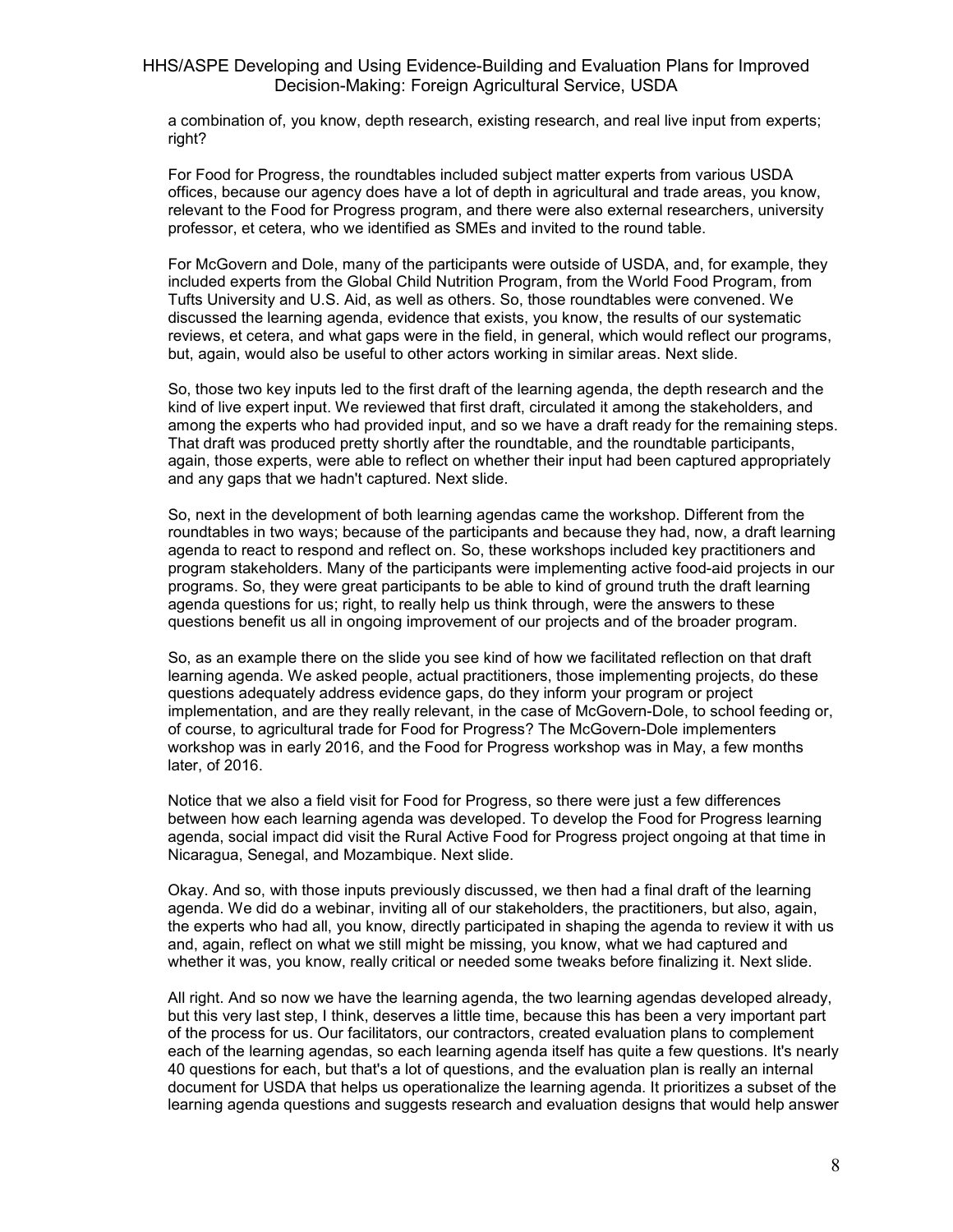those questions, those priority questions for us internally within the program. The evaluation plans are intended to be a planning document for about five years, so they should help us through, you know, roughly 2021, about five years after the learning agendas were finalized.

In, summary, so I've now kind of gone through all of the steps of developing our two learning agendas. As we're reflecting on this, myself and my team, as they helped me prepare for this webinar, here are some themes that came out as we reflected on these steps and what we went through. First, we did feel like our learning agendas are pretty well-grounded truths. You know, in other words, we involved people throughout the process and we were, we think, pretty realistic about, you know, recognizing what's really practical, what's really relevant for our programs, in the hope that the learning agenda is a tool that, again, ourselves, but also other stakeholders working for successful programs can all use.

Our process was also very participatory, and we think that was a real strength in the end. You know, it takes a long time. This whole process was over a year long, and, you know, multiple touch points with various points of stakeholders and kind of even touchback points, you might say, where we double checked that we were on the right track. But we do, in the end, feel like making the development of learning agendas so participatory did help people, you know, essentially buy in to these questions being interested and important for the improvement of programs. We think our process was pretty thorough as well. Again, a lot of steps and a lot of reflection in between to make sure we were on the right track. Next slide.

So, here we are, as I noted at the very beginning, these were finalized in 2016, and the accompanying evaluation plans, you know, shortly thereafter, so we are in that fully implemented and operational stage. The McGovern-Dole learning agenda finalized in 2016. Just to give you a sense of what's in there, it has 41 questions across five topic areas, so all questions that we felt at the time didn't have, you know, a rigorous body of research to answer them, and that would be important to answer in order to our program and similar programs.

Those five areas for those curious are, for McGovern-Dole, school meal program implementation, education and literacy, health, nutrition, and agriculture. And the Food for Progress document then, that learning agenda finalized in July of 2016, has nearly the same number of questions, 39 questions across four topic areas. For those interested, those areas are market systems and, in fact, sub-areas there, value creation and market linkages, and then quality and standards, and risk and uncertainty.

I'll note quickly that, of course, I'm focusing on the process during this webinar. The learning agendas themselves are available. Embarrassingly, I checked the link right before the webinar, and the links are not working at this moment, so I would please invite any participants to contact me directly. I think my hope is they will put my contact information in the chat there. If you'd like a copy of the learning agenda, we'll get those links fixed soon. But they are publicly available documents intended toward anyone working in these areas, so you're welcome to see what the actual questions are in those learning agendas. And they'll also be available with other webinar materials on Mathematica's website in the future.

So, we're in this last stage here, but I think that's a good transition to talking about, hey, what's happened since 2016, and in the process of developing these, but also in our process of operationalizing them, what challenges and what barriers have we faced. Next slide. And so, these are really about the process itself, but also what we face since them, and some strategies that we've implemented and some that we haven't, but maybe will, to try to help overcome some of these barriers.

This first barrier really reflects the process, I would say the beginning of the process of development of the learning agenda. Even though we had good internal support, good leadership support, explaining to people what learning agenda is, and even what evidence gaps are, was a challenge, and it was something that we found -- you know, those were conversations we found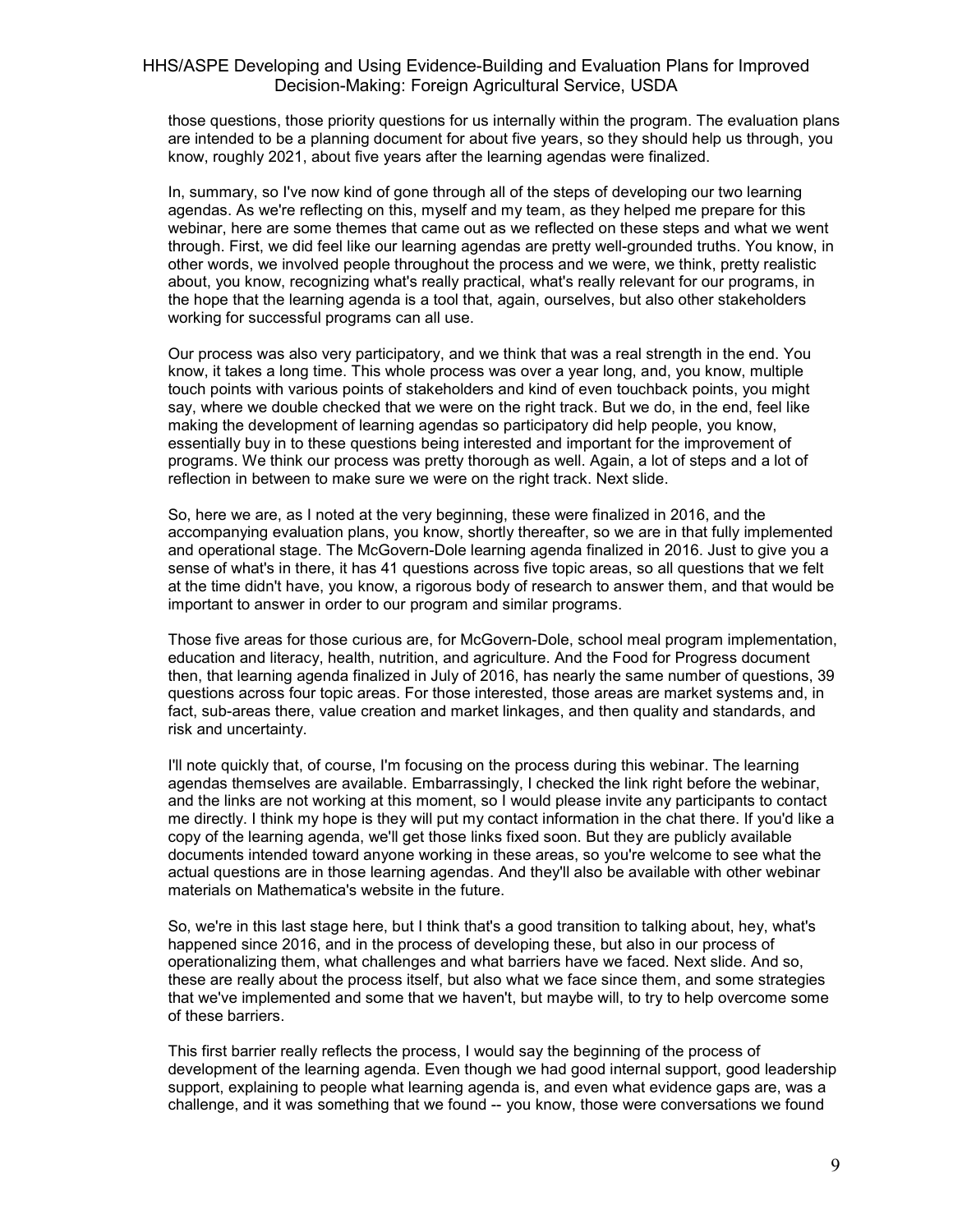that we had to revisit over and over again, I would say, with a variety of stakeholders. So, sometimes, still, there is really kind of a slight misunderstanding that the learning agenda is the final product or contains answers; right, contains the learning. Really, the learning agenda is the first step in, you know, a much bigger process of generating good evidence; right? And, again, in our case, it really is just the question that we want to answer, and that we then need to pursue research to answer, you know, over the next five-or-so years in our case.

So, having that conversation over and over again was a bit of a challenge but well worth engaging all of our stakeholders in. You know, what are the evidence gaps, that was another challenge. I kind of have an anecdote there to explain why I felt that was a challenge. In one of our workshops, the implementer workshop that I was a part of, as we were developing the learning agendas, you know, I got into conversations with implementers about what are the real evidence gaps, what evidence exists to answer questions that we're all thinking about. And I had to talk about what evidence is; right, with implementers, and with other stakeholders as well, so that wasn't necessarily something I guess I had anticipated before the workshop.

We didn't necessarily have a common understanding from, you know, the M&E perspective and the implementer perspective on what evidence is, what was good enough evidence or hard enough evidence or rigorous enough evidence to feel like we had really answered a question, you know, versus what the implementers experiences might be on the ground; right? And so those experiences are valuable. Of course, we gathered implementers because of the value of their experiences on the ground, but talking about evidence and about research and what constitutes rigorous evidence, that was a conversation we had to revisit several times as we went through this learning agenda development process. So, again, a challenge, but, really, the only strategy that we've worked with so far, and I think it's worked, more or less, was to continue to engage in those important conversation.

If you can, as you develop your learning agenda, I would recommend going for a quick win. This isn't something we've really done yet, but I wish we had. If you can, you know, do a literature review, maybe shortly after learning agenda is left, or use, let's see, maybe draw research from various forces within your agency to help answer a question, maybe not fully answer, but help answer one of your priority questions. If you can essentially show people that having this question has helped you, then, simplify some evidence, some information and answer to the question right away, people will, I believe, you know, kind of grab on a little more easily to how this learning agenda can be used, how it can prioritize research for you.

The second barrier there is described as understanding the commitment. This was, as you may have gathered from my description, a very long commitment in just developing the learning agendas, but it continues to be a big commitment. We knew it would be, but, you know, again, just to share with others who may be approaching this process, know that developing learning agendas will take a lot of staff time, potentially a lot of resources, but, if you also consider your learning agenda to be just that first step in a much broader effort towards generating good evidence, then know that, you know, on a continuous basis, it's also going to take a lot of staff time and a lot of resources. It's possible having people fully focused, or a group of people partially focused on that ongoing engagement with the learning agenda, it's going to help you.

That kind of flows into our third barrier I wanted to highlight here, maintaining momentum, now what. We have our learning agenda at USDA for our food-aid programs. We have our evaluation plans. But it's a little bit of a challenge to maintain that momentum after the learning agenda itself was created. We've done a few small things. Having the evaluation plan helps. We do champion these learning agendas consistently. Specifically, I'll give an example.

In FY18, some funding became available to support M&E needs in our Food for Progress program, and we were able to, you know, specifically champion the use of our learning agenda and our evaluation plan we pulled right out during the meeting and said, hey, we have a learning agenda. The evaluation plan shows what our priorities were, you know, amongst these questions,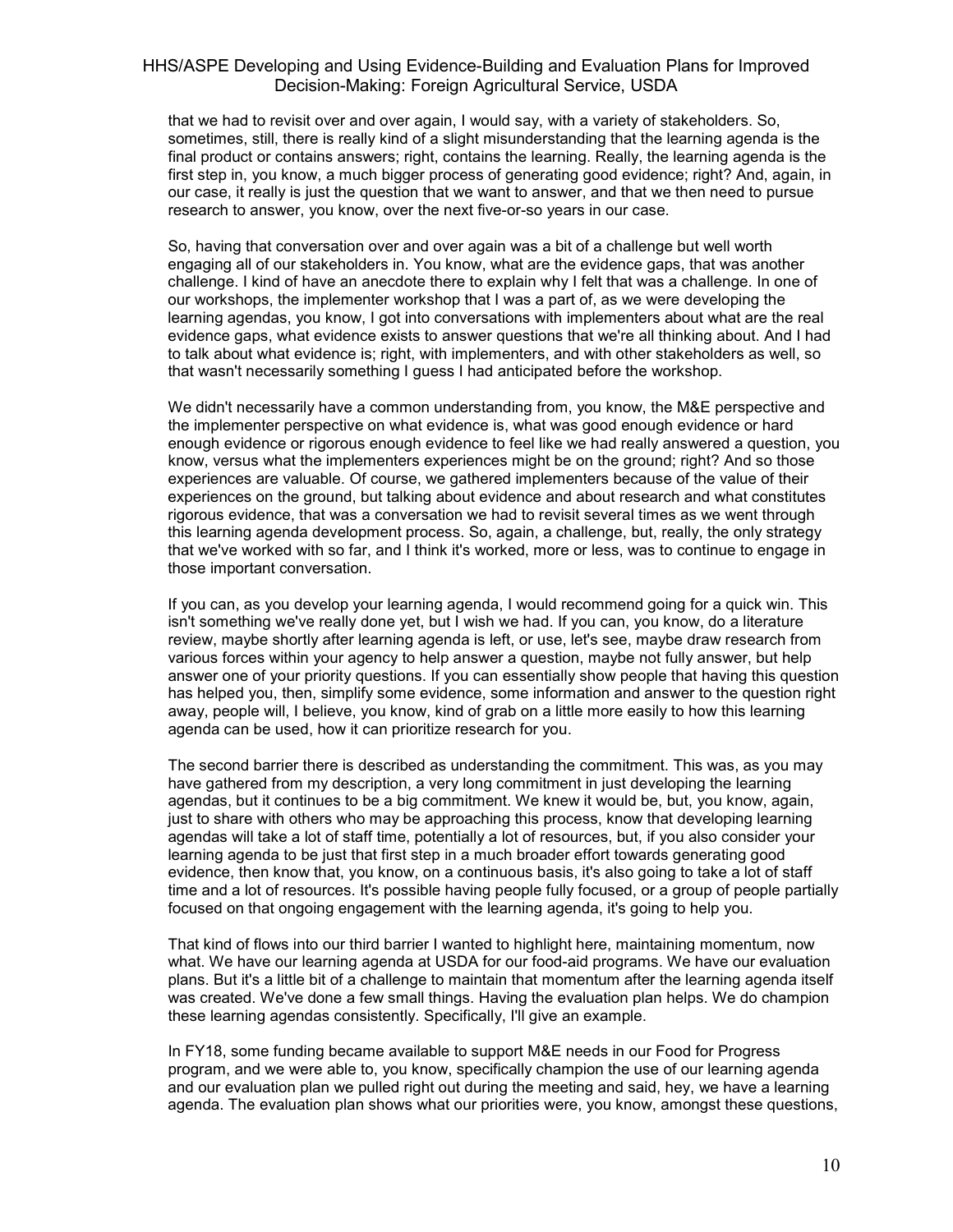we had 39 questions, let's talk about are these priorities still most interested in learning right now in our program, and, still, can we take a top view and can we use this funding that has now become available to start some research, to do to literature review, or to generate evidence with an original research project, maybe an evaluation across country? So, we are championing the use of these documents. You have to be very intentional about it, I think is what I want to emphasize here. Next slide.

Getting to the end of our time here, so I'll just wrap up with the expected impact and some lessons learned before moving to questions. So, in terms of the expected impact of having these learning agendas, I think we are realizing more impacts on the second and third one here than the first; that all of this, we hope, will come to fruition. You know, one thing about identifying where there's a real lack of evidence is that even when you pursue generating that evidence, it might take a long-term in-depth research and study; right, and so that's what I mean by our expected impact on the first bullet, is that we'll be able better able to use evidence for the improvement of our program. A challenge reality there is that it might be a few years before we really get that evidence and can incorporate it, for especially the more complicated questions; right?

We do hope to improve our ability to make long-term research investments, and we are already seeing some impact there. Which is good. As I mentioned, I have that example of using the learning agenda itself, and even our internal evaluation plan to prioritize, you know, how to spend and strengthening funds for last year. So, we have invested in some long-term research projects, and we hope to continue to be able to do that.

This third expected impact, greater collaboration with our community, we are already seeing some results there, too, and, really, that just comes -- I say that just reflecting my and my team's experience in an ongoing technical assistance of our implementers. What I have seen myself, what my team has seen is just that because we were so participatory in the process, that our implementers really are interested in our learning agenda. Sometimes they send us research that they have done outside of the funding [inaudible] even that they think, you know, might be of interest to us, might help answer one of those learning-agenda questions.

And they also often ask what else they can do and what our plans are to answer these questions. And so, it is in a space between essentially a donor agency and the implementers, where we could really talk about existing evidence and evidence needs in a concrete way that we didn't have space for before. Next slide.

So, a few lessons learned, which kind of brings together the barriers, and I think the impact as well, in our experience developing learning agendas, but also operationalizing the learning agenda requires a huge level of effort, not just from us, but ultimately, you know, will be some other stakeholders from implementers, from researchers, that might contribute to answering those questions.

It is a long-term commitment. We're still, you know, reminding people that we have these, but that we've still got a number of years now where we're willing to actively use these strategic tools to prioritize funding and to begin and pursue, you know, long-term research that will share the results of our projects and answer these critical questions.

And, again, a lesson learned, I think a positive aspect of our experience, was that we made it very participatory. It was a long process. It was thorough. It was participatory, and that, I believe, is what led our implementers to sort of buy in and to continue engaging with us over time, you know, along similar agents have been established about evidence they're generating or what else they can do to contribute, or what they all might be learning from from other sources that generated evidence. So, it was participatory, and it's really created a good level of engagement that we didn't have before.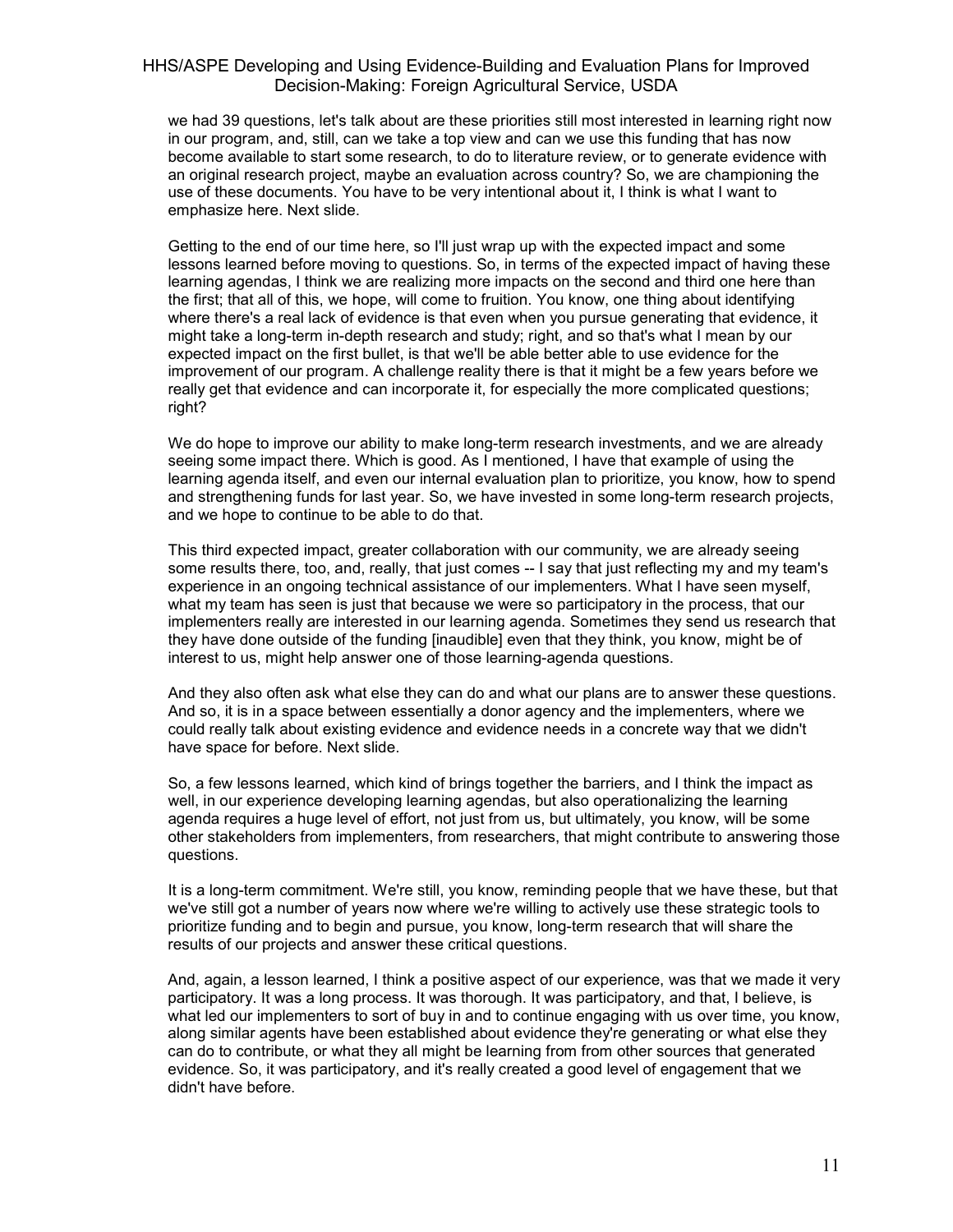Thanks. I see I'm at the end of my time. I see I'm a couple minutes over. Sorry for that. Just want to reiterate, this was a great learning experience for us, and I really appreciate the chance to share with all the participants, this may be in fellow evaluators, so people approaching this process yourselves. Thanks for listening, and I really look forward to any questions or comments you may have.

### Jessica McNab:

Great. Thanks so much, Ellie. That was such a comprehensive review, and I think a nice different perspective and different approach than what the NIH presented last week, which was also really detailed and, I hope, informative for folks who joined us.

So, with that, I know, Chris, you pushed some instructions in terms of asking Ellie some questions through the chat. And I see we have at least one question and other questions about sharing content. Ellie, thanks for reminding folks about how to ask questions on the learning agendas. So, again, Mathematica will have all of the information, including recordings, slides, and content that folks share with us on our Mathematica website, and we will share that information once it's available to you. But we will also push information out to you as we keep it and as we continue to get information or questions from participants or from folks who register for these events. Again, thanks, Ellie for sharing that information.

So, Chris, let me pivot to you here. Why don't you share the first question that came up, in terms of content, for Ellie.

### Chris Talbot:

Sure. Thank you very much. We do have a question from Clint that is asking about the way you come up with the learning agendas and the evaluation plans, if there were major differences in emphasis between local implementers on one hand versus folks that are more distant from the implementation, like maybe your initial roundtable subject matter experts.

### Ellie Morefield:

Great question. Thanks for that. And maybe you're picking up on kind of a little anecdote I shared, which may -- I wonder if that resonated with anyone else working in research or M&E. You know, that idea of talking with -- how it's different sometimes talking with implementers or, you know, even program managers about evidence than it is talking with subject matter experts or, you know, fellow researchers, and how I guess what I was getting at there was I was a little bit challenged in explaining, you know, what is evidence, why is it important. What is rigorous evidence and why is it important, and how do we know if we have it with the implementer who was thinking of their experiences, of course, and what they need to be do based on what nay were doing on the ground?

And so, in terms of guess that's a way to say it wasn't necessarily the content, per se, that was so different. In general, in my experience, the implementers, you know, I think for some of the draft questions, I think they had more of an impression, not an answer, because of their own experience -- I'd love certain answers -- than the subject-matter experts who were reflecting that, you know, there wasn't rigorous evidence to prove one way or the other what a certain result might be, so there was -- I think this partially answered you question. That's what I noticed.

There was a sense from implementers that maybe more questions were already answered than the researchers or experts thought were answered, if that makes sense. So, wasn't so much in the specific content, but it was in the approach. And, again, that was an interesting experience for me, and I feel that's helpful for those thinking about learning, you know, just talking about evidence, identifying evidence is just simply part of the process there.

### Chris Talbot:

Great. Thank you.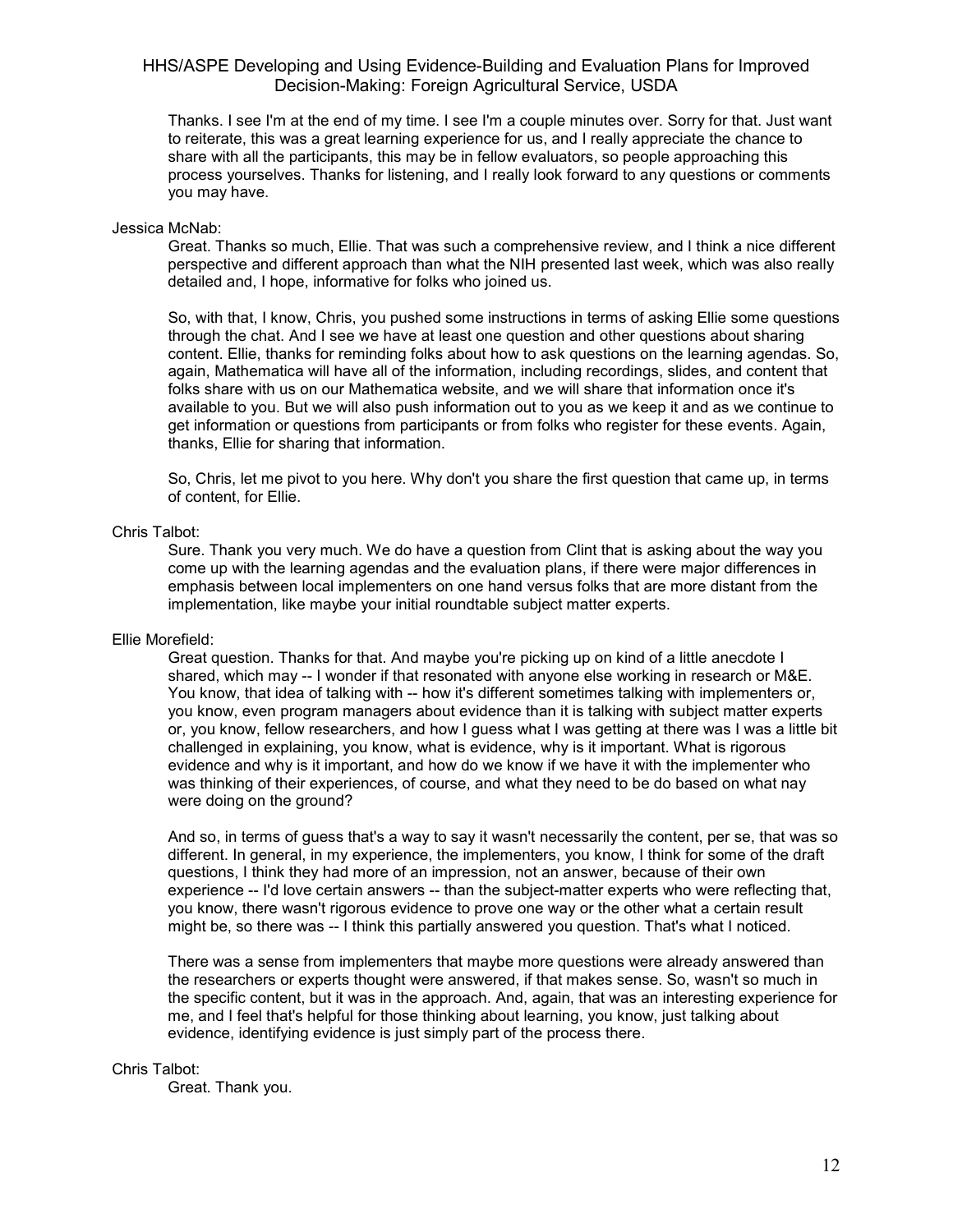Ellie Morefield:

Thanks.

## Chris Talbot:

And I also have another question that came in from Lauren; that is, wondered about have you been able to -- are you publicizing these results to try to disperse some academic activity or grave research in some of these areas of interest? Just trying to look at some of the different motivations that could be implemented in the approaches?

## Ellie Morefield:

The motivation; okay. Yeah, I mean, first I'll just note, just because the question invigorates publication, kind of a side note, let me take the opportunity to clarify the learning agendas, again, the link is broken now, but anybody can have those and can pursue research to answer any of those questions. We do hope that they're helpful beyond USDA and our programs. In USDA, just let me take the opportunity to also confirm that we started making the evaluations of the individual participant projects available to the public and long-term have a commitment to transparency, and to do that we just recently found a platform, so the platform is the DEC, so you may be familiar with the Development Experience Clearinghouse that USDA hosts. USDA evaluations [inaudible].

But, specifically in terms of, I guess, the motivation, that's interesting. I didn't necessarily say that spurring academic research itself was motivation, though that would be, you know, a welcomed response of learning agendas. I think it could be sort of a variety of ways to answer questions posed in the agenda, and certainly any new academic research coming out, or evaluations from federal agencies, you know, meta-analyses, systematic or literature reviews. You know, any form of evidence that comes out that helps answer the question would be welcome to us. So, it wasn't necessarily our motivation to spur academic research but to help ourselves and other actors in a project maybe, you know, synthesize, maybe inspire the research and maybe synthesize it so we could all use it, was the motivation.

### Chris Talbot:

Thank you. And Jeff is also asking a question regarding the fight you had on the barriers and strategies. There was one that mentioned that the strategy was to go forward with a quick win. And he was wondering if you might be able to elaborate on what the quick win was.

# Ellie Morefield:

That's a good question, and, yeah, that is a strategy that I would recommend to others who are developing or operationalizing their learning agendas. We don't have a quick win yet, and I think it would have helped us, particularly in the first year, let's say, after the learning agenda was finalized, but before, you know, any of our longer-term research investments came to fruition. I mean, the answer to the question really is that that's our recommended strategy. It's a learning, lesson learned for us, because we didn't have one.

We will have a medium-term win, you could say, in that we asked for this coming year for the learning agenda, ask for stakeholders in subsequent funding cycles to explicitly identify questions that they will contribute to answering as they evaluate their own projects, their own funded projects. So, in other words, because you have specifically identified and been able to concretely ask the projects at least fund in our annual funding cycle to really specifically contribute to those answers. So, within that [inaudible] projects start to roll in, we'll be able to synthesize some research and come back to implementers with some answers. Sorry, go ahead, Chris.

### Chris Talbot:

I'm sorry. Your phone was just breaking up a little bit. But I do have clarification as well on a question. Aside from putting the information available from these learning agendas on the website, did you have it up to reach out to researchers to try to motivate them to do research on that?